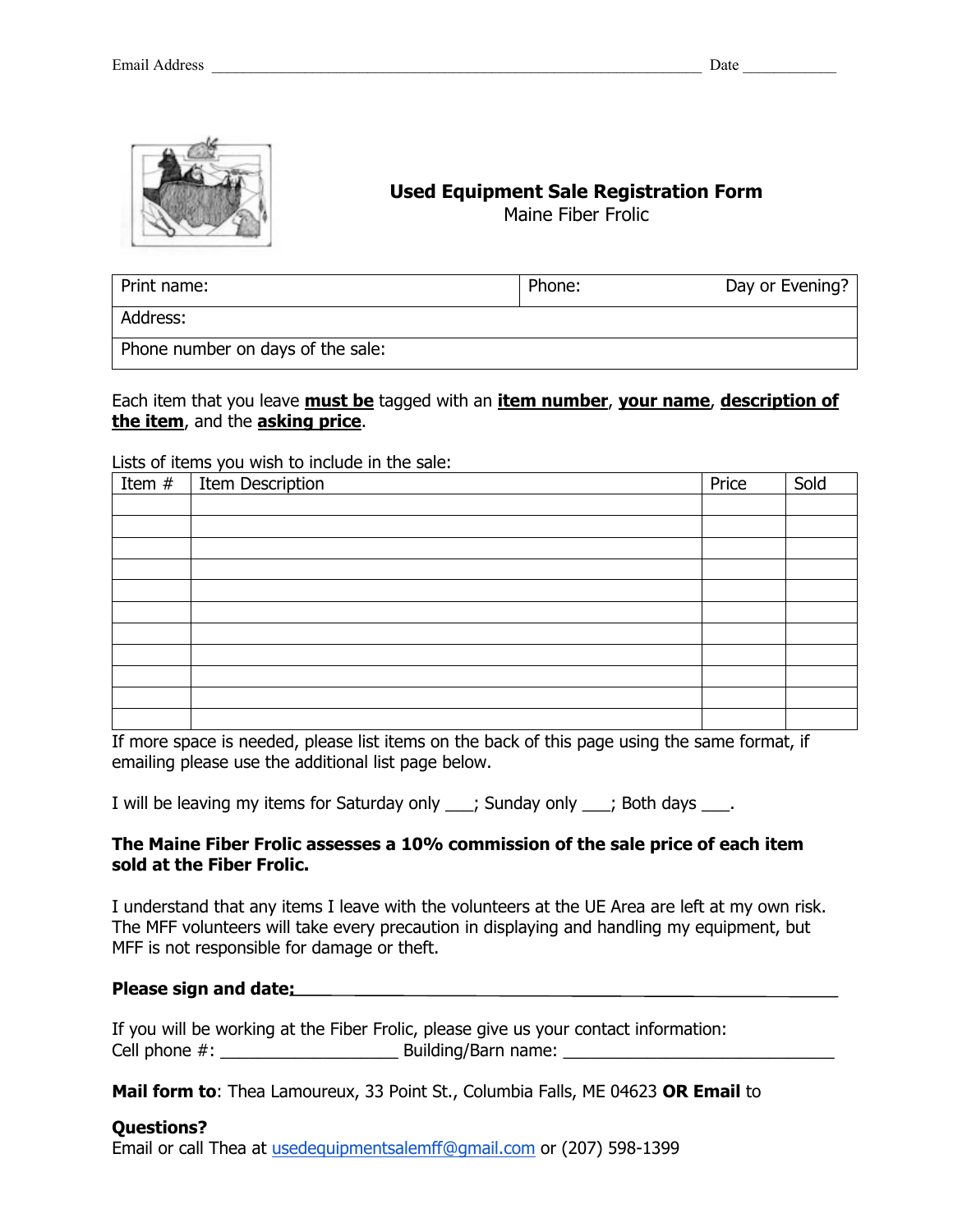### usedequipmentsalemff@gmail.com

Examples of items you might consider selling: feeders, scales panels, shears, carders, spinning wheels, swifts, looms, niddy-noddies, knitting needles, and pattern books. Any fiber animal related equipment you no longer use. All equipment must be clean and in working order. Please attach any operating instructions or accessories. Items for sale are left with volunteers running the UE Area. Any sale that occurs during the day will be executed for you and recorded.

## **How to have your item(s) included in the Maine Fiber Frolic Used Equipment Sale**

- **PLEASE pre-register.** Download the form on **FiberFrolic.com** Used Equipment page, complete and mail or email to the addresses printed on the form. Tag all items with YOUR NAME, ITEM #, DESCRIPTION, and PRICE.
- Items can be delivered and checked-in Friday from 12-6 PM or Saturday and Sunday before 10AM.
- Walk-ins the day of the fair are welcome before 10:00 AM (you don't have to preregister). You'll just need to spend some time on the paperwork if you wait until Saturday.

#### **What to do when you arrive**

- When you arrive at the Frolic, bring your items directly to the UE Area. Items will be accepted NO LATER than 10 AM each day. Car delivery of large items must be made before 8:30 AM and vehicles removed from the area.
- Your item will be logged in by a volunteer. Please make sure all items are tagged correctly.

#### **Picking up proceeds and unsold items**

- You may pick up your item(s) beginning at 3 PM each day until 4:30 PM
- Any unsold items can remain in the UE Area Saturday night.
- All unsold items MUST be removed from the UE Area NO LATER than 4:30 PM Sunday.

#### **Please return by 3 - 4PM on Sunday to pick up unsold items.**

**Payment for sold items less commision to the Frolic will be sent out seven to ten days after the Fair.** 

#### **NOTE:**

- The Maine Fiber Frolic assesses a **10% commission of the sale price of each item sold at the Fiber Frolic** that goes toward MFF expenses. Volunteers are not paid.
- All items are left at the UE Area at the owner's risk. The Maine Fiber Frolic staff will take every precaution in displaying and handling your equipment, but MFF is not responsible for any damage or theft.

**Special Note:** Ginny Williams will forever be THE Chairperson of the Maine Fiber Frolic Used Equipment Area. Those of us that work this year will be missing her terribly. She was our dear friend, as well as our inspiration.

#### **Questions?**

Email or call Thea at usedequipmentsalemff@gmail.com or (207) 598-1399